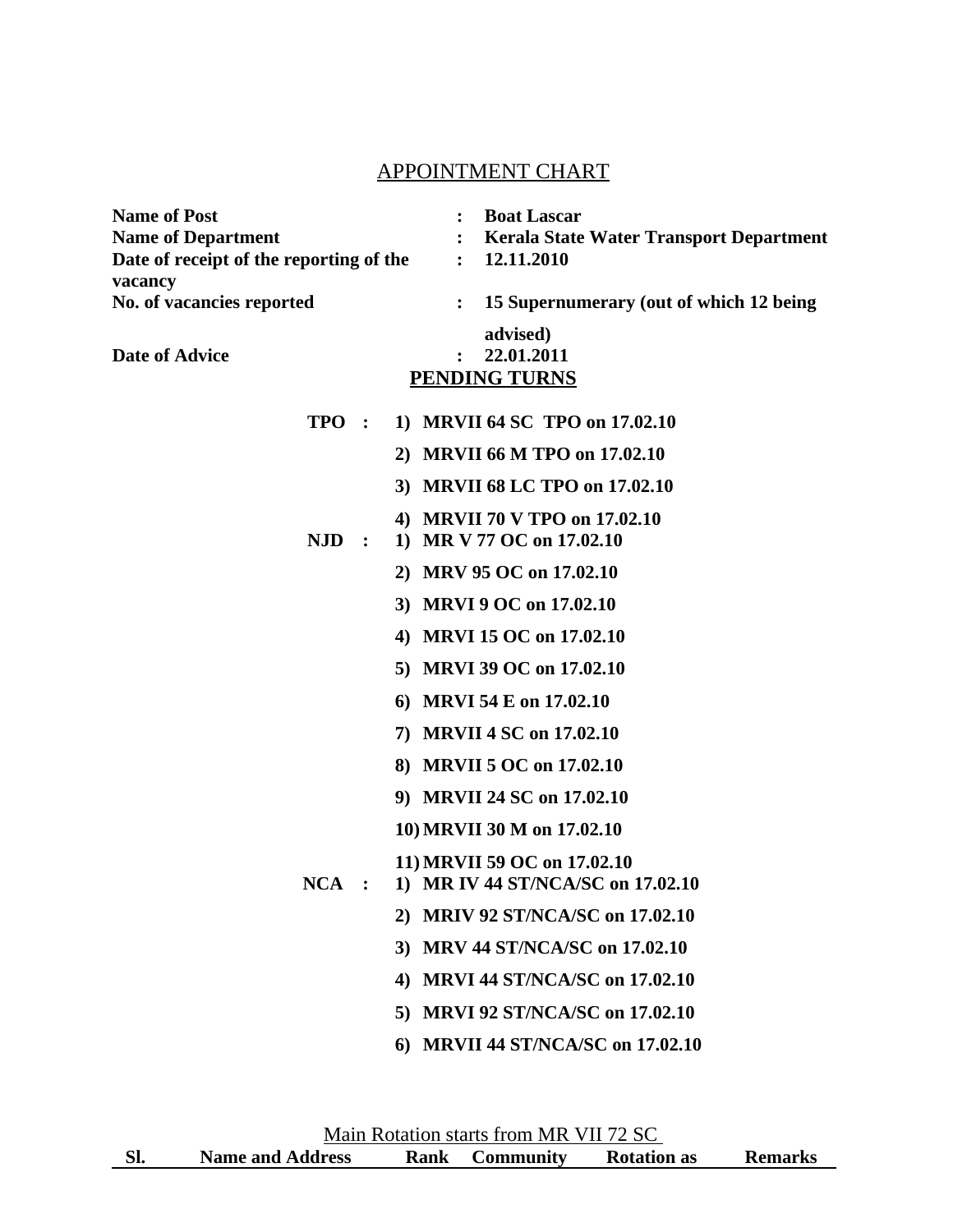| No.            |                                                                                                    | No. |                 | appd by the                                                                                                                                                        |
|----------------|----------------------------------------------------------------------------------------------------|-----|-----------------|--------------------------------------------------------------------------------------------------------------------------------------------------------------------|
| $\mathbf{1}$   | Ashok Kumar V<br>Neelakandalayam<br>Thanneermukkom PO<br>Cherthala                                 | 142 | Dheevara        | <b>Commission</b><br>NJD compensation to MRV<br>77 OC on 17.02.2010 now<br>satisfied.                                                                              |
| 2              | Alappuzha 688 527<br>Suraj S<br>Valappil House<br>E S E Ward<br>Alappuzha 688 012                  | 144 | <b>Dheevara</b> | NJD compensation to MRV<br>95 OC on 17.02.2010 now<br>satisfied.                                                                                                   |
| 3              | Sunil P A<br>C/o Sobha Hari<br>Parakkal(H)<br>Poyya PO<br><b>Thrissur 680 733</b>                  | 145 | <b>Dheevara</b> | NJD compensation to MRVI<br>9 OC on 17.02.2010 now<br>satisfied.                                                                                                   |
| $\overline{4}$ | Sivaprasad E K<br>Edathuvakkal Padath(H)<br>Cheppanam<br>Panangad PO<br>682 506                    | 146 | <b>Dheevara</b> | NJD compensation to MRVI<br>15 OC on 17.02.2010 now<br>satisfied.                                                                                                  |
| 5              | Rajesh K M<br>Kumplakkal Nikarth<br><b>Arookutty PO</b><br>Cherthala<br>Alappuzha 688 535          | 148 | <b>Dheevara</b> | NJD compensation to MRVI<br>39 OC on 17.02.2010 now<br>satisfied.                                                                                                  |
| 6              | Aji C R<br>Chennadu House<br>Chennamkary West PO<br>Alappuzha 688 501                              | 152 | Ezhava          | NJD compensation to MRVI<br>54 E on 17.02.2010 now<br>satisfied.                                                                                                   |
| 7              | Rajesh Kumar C M<br>Chiratharayil<br>Moothedathukavu<br>T V Puram PO<br>Vaikom<br>Kottayam 686 606 | 168 | <b>SC</b>       | NJD compensation to MRVII<br>4 SC on 17.02.2010 now<br>satisfied $-$ NCA<br>compensation to MRIV 44<br>ST/NCA/SC on 17.02.2010<br>now satisfied . No<br>ST/NCA/SC. |
| 8              | Unnikrishnan M<br>Kaiyathra House<br>Ramankary PO<br>Alappuzha 689 595                             | 150 |                 | NJD compensation to MRVII<br>5 OC on 17.02.2010 now<br>satisfied.                                                                                                  |
| 9              | Santhappan P S<br>Pulikuzhi Puthuvel<br>S Puram<br>Kurichy PO                                      | 173 | <b>SC</b>       | NJD compensation to MRVII<br>24 SC on 17.02.2010 now<br>satisfied - NCA                                                                                            |